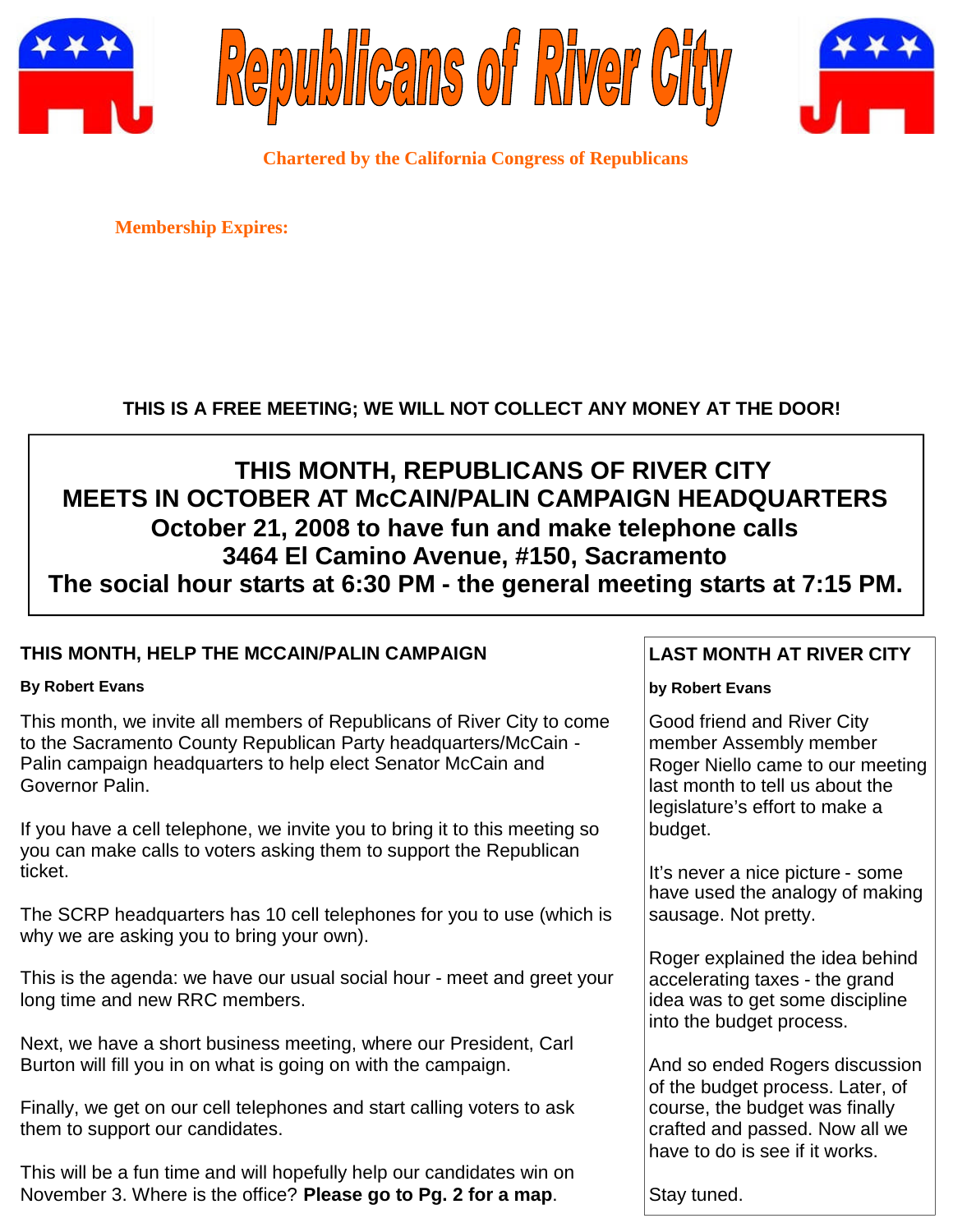### **Here is a drawing of where the Sacramento County Republican headquarters is now located**



# **Page 2 ONTHISDATEINOCTOBER**

October 7, 1868 - Republicans denounce Democratic Party's national campaign theme: "This is a white man's country: Let white men rule."

October 10, 1871 - Following warnings by Philadelphia Democrats against blacks voting, African-American civil rights activist Octavius Catto is murdered by a Democratic Party operative; his military funeral was attended by thousands.

October 16, 1901 - President Theodore Roosevelt invites Booker T. Washington to dine at the White House, sparking protests by Democrats from across the country.

October 24, 1972 - Death of Jackie Robinson, athlete and Republican civil rights activist.

The directions are:

From North, South, East or West, come to the intersection of Watt Avenue and El Camino.

On one side of Watt you see the Country Club shopping center, with Macy's and Gottschalk's department stores.

On the other side of Watt you see Wal-Mart at the east end of the Country Club Center shopping center and at the West end of the building you see the See's Candy store. Around the corner from the See's Candy store, along the West side of the building, you see a door marked Suite 150 which leads to the lobby of the building.

Enter the lobby and along the left side of the lobby you will find the door to our office.



For those who follow the stock market, here is a blast from the past the Dow Jones average leading to the Panic of 1909. Does any of this look familiar - except for the dollar scale and the year scale, that is?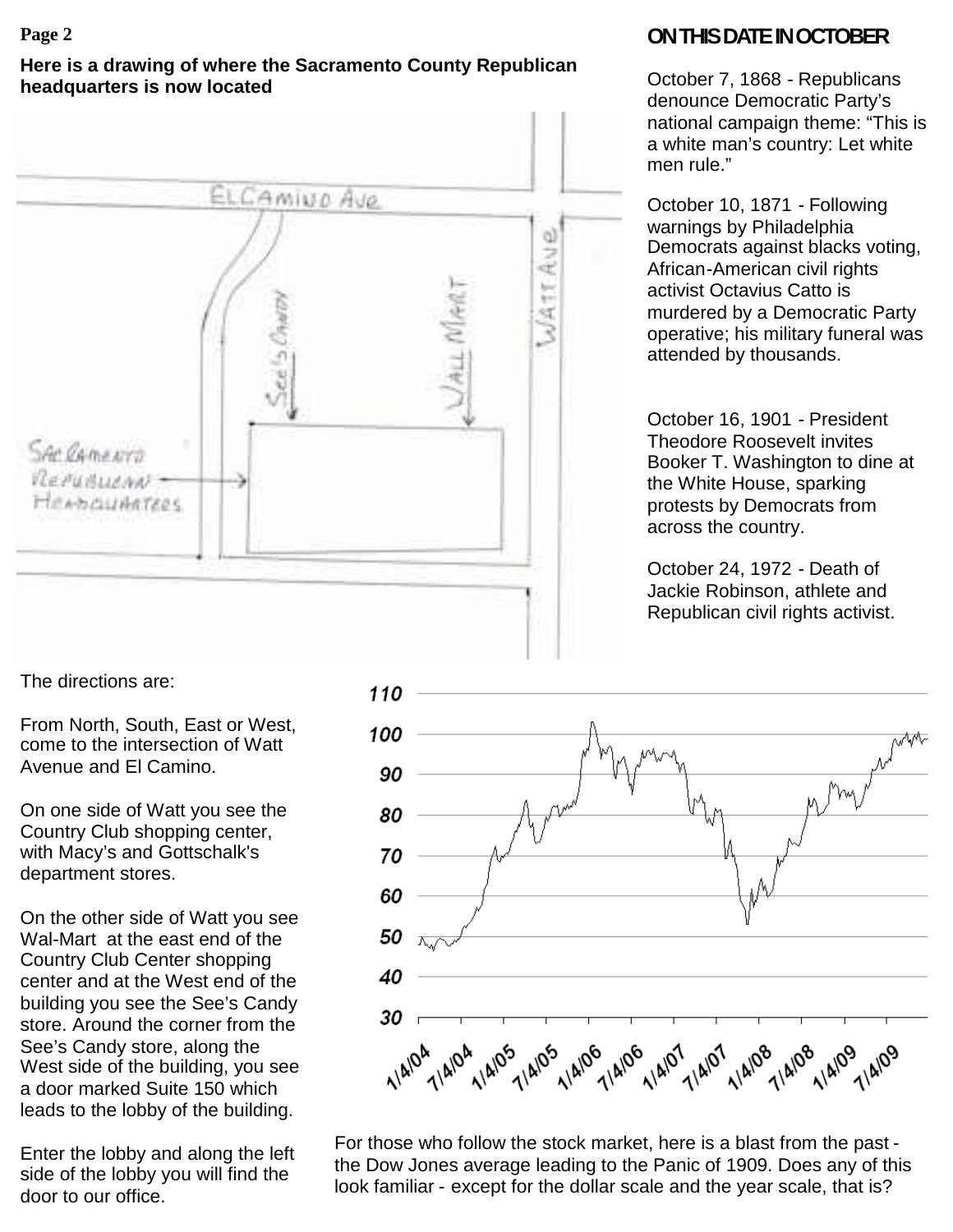# **Page 3 IN MY OPINION:**

#### **by Chris Angle**

## THE DEMOCRATS FUNDAMENTAL PROBLEM

With less than a month to go before the election, we are in the process of witnessing the Democrats quadrennial attempt to overcome their fundamental problem with the American voter. The problem is that they are a Party representing European values running in an American election. In representing a Party whose values are fundamentally at odds with the average voter, Democrat presidential candidates for the last generation have had to strike an uncomfortable balance between courting their base on one hand and the average voter on the other. When seen in this light, some of the extreme political policy gyrations and flip-flops that have characterized recent Democrat presidential campaigns (Clinton, Gore, Kerry, Obama) can be seen as attempts to square this circle, as opposed to some inherent personality deficiency in the candidates themselves.

Unlike the majority of Americans, the Democrat base does not seem to view America as necessarily a force for good in the world. Whereas most Americans see the U.S. as basically a good country that sometimes does the wrong thing, the Democrat base appears to see the U.S. as a morally suspect country that occasionally does the right thing. Because the "Blame America First" crowd views the U.S. as morally deficient, its initial reaction to any problem in the world is to ask what the U.S. did wrong to precipitate it. This fundamental view of America has

much in common with some anti-American Europeans.

Another area where the Democrats are out of step with the American mainstream is religion. Americans are much more religious than people in Europe. Given the history of immigrants coming to the U.S. to flee religious persecution, it is not surprising that religion has played a prominent role in shaping the history of this country. However, an influential segment of the Democrat base consists of people whose view of traditional religion ranges from benign mistrust to outright hostility. Several Democrat pressure groups appear to have the removal of religion and religious influence from the public square as their goal. While Americans as a people have shown no general tendency towards theocracy, they have tended to view religion as worthy of having a place in the public square. Consequently, the attacks on religious sensibilities have put the Democrats in an adversarial position relative to society as a whole.

Finally, the Democrats appear to have adopted European sensibilities and views on items such as trusting bureaucratic government institutions to produce social good, a general distrust of the free market, use of the tax code and laws to engineer specific outcomes in society, a general distrust of voter's intelligence, a distrust of the military, and a faith in the power of negotiated solutions to solve each and every international crisis. While the natural inclinations of Democrats may guide the U.S. to the proper course in a given situation, the inclinations themselves are in contrast to those of the average American voter. The fact that the

Democrats stand to gain from this year's election is likely a reaction to the corruption of Republicans and failings of the Bush Administration, rather than a fundamental shift in the views of the voters. This assertion is evidenced by the fact that the Republican presidential ticket still has a shot at actually winning, despite the political winds in this election season blowing heavily against them. As long as Democrats continue to espouse European values, they will continue to have difficulty doing as well as they should, given a certain set of national electoral conditions. When the Republicans finally reform themselves, they will likely find a country ready to grant them the governing majority that should be naturally theirs.

## **HAVE A LAUGH**

Zen Sarcasms:

- 1. Do not walk behind me for I may not lead. Do not walk ahead of me, for I may not follow. Do not walk beside me either. Just pretty much leave me alone.
- 2. The journey of a thousand miles begins with a broken fan belt or a leaky tire.
- 3. It's always darkest before dawn, so if you're going to steal your neighbor's newspaper, that's the time to do it.
- 4. Don't be irreplaceable. If you can't be replaced, you can't be promoted.
- 5. Always remember that you're unique. Just like everyone else.
- 6. Never test the depth of the water with both feet.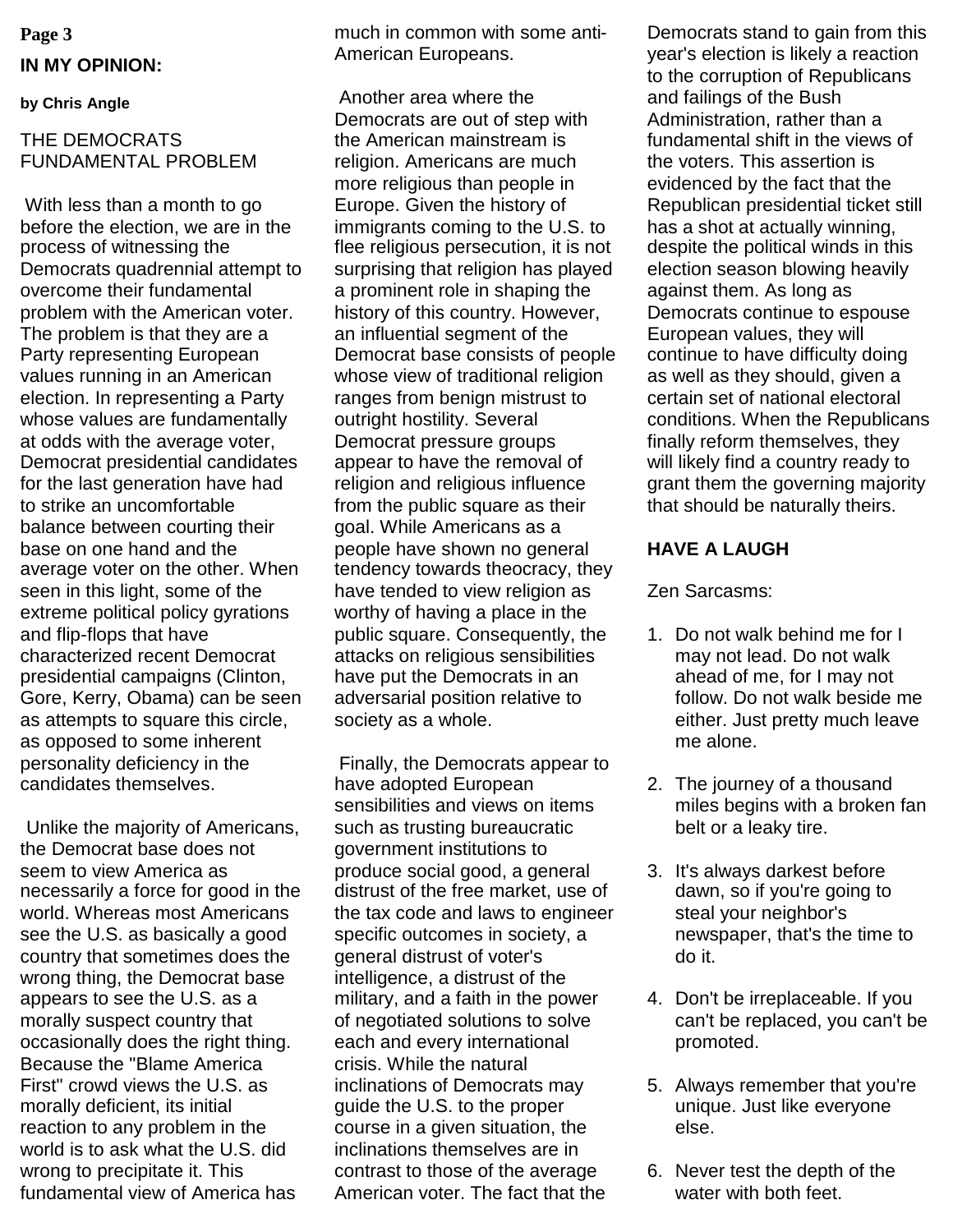#### **Page 4**

#### **THINGS WE DO NOT HEAR**

#### **By Fred Hildebrand**

California State Volunteer Coordinator-North

Do you know that we have now assembled the largest army of volunteers in California's history? I'll bet you haven't heard that from anyone. If you are aware of that fact can you quantify the statement? I'll bet you cannot. The truth of the matter is that we have 100,000 volunteers in our data base. Isn't that a pleasant shock to the system? Why don't we hear such good Republican news? Incidentally, not only do we have the biggest volunteer army in California story, it is the very best!. That may be my opinion, but I firmly believe it.

Why do I stress the size and quality of our volunteer group? It is because volunteers are the basic foundation upon which any serious campaign is built. And we are serious!. Did you know that we have 77 functioning field offices in the McCain/Palin 08 campaign? These offices meld together Victory 08, CRP County Committes and McCain/Palin 08 personnel. Every precinct walker carries McCain/Palin 08 collateral as well as other area specific pieces. Can you stand to hear additional good Republican news?

Let us begin with the national situation. The most recent Rasmussen poll has us down by 5 points, which is actually up!. The swing states are improving. Here in California we are getting much work done .I will list just some of the things we are doing on a daily basis. In Los Angeles, for the last 2 weeks, we have achieved over 100% of our volunteer goals. Their daily telephoning there helps put us at over 60,000 contacts per week. Our new goal will be even higher! Our coalitions, over 34, are working together in a way never seen here. For example, it is exhilarating to see the Latino and Asian Coalitions jointly sponsor an event It is wonderful to see 16,000 pack an event for Sarah Palin!. When have we done such numbers before?

The fact is, with 20 days to go until victory, our volunteers are so well positioned that we can afford to help other states who are not so fortunate. Nationally, some Californians are being recruited to operate in swing states. Nevada needs Californians. It is down 2 pointes and can be won. Probably the most fun is the organizing of the California Cavalry by Andres Jones, our Political Director.That program is being organized as I write this. It involves busing volunteers from Sacramento to Reno on Saturday, October 25<sup>th</sup> and Saturday, November 1<sup>st</sup>.

#### **Republicans of River City Board of Directors:**

Carl Burton, President Marian Higdon, Director 1st Vice President Fred Hildebrand, Director Betty Axup, 2nd Vice President Mary Pearson, Director William Chan, Membership Secretary Al Rogel, Director Robert Evans, Treasurer **John Signorotti, Director** Paul Green, Past President Barbara Sullivan, Director George Bradshaw, Director Cambria King, Director Richard Eigenheer, Director Florin Ciuriuc, Associate Director Ed Gorre, Director **Marko Mlikotin, Associate Director** 

## **DID YOU KNOW**

Did you know you can now pay your River City dues on line?



It's easy. Just point your computer browser to REPUBLICANS OF RIVER CITY, click on JOIN, and fill out the form. Then click on the SUBMIT button and fill in the credit card information.



Volume 2008, Issue 10 P. O. Box 1776 Carmichael, CA 95609-1776

Editor: Robert Evans Telephone 359-5741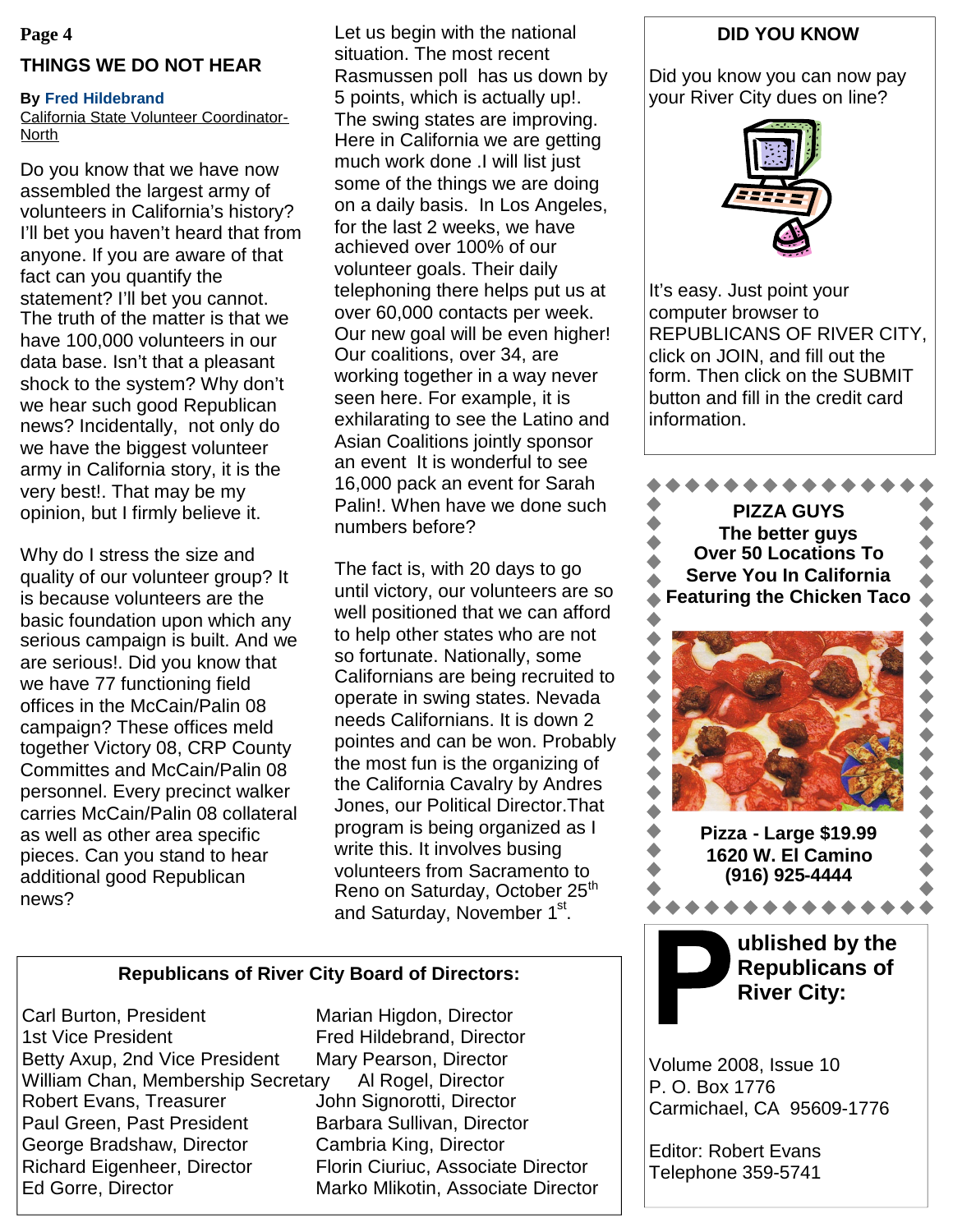

# **THE GOVERNOR'S CORNER**

**Governor Schwarzenegger Highlights California's Green Principal Community Community**<br> **Policies, Encourages More Investment**

Highlighting California's programs and policies that are encouraging investment in clean technology and growing green jobs, Governor Arnold Schwarzenegger today participated in the dedication of Applied Material's new solar installation project and gave the keynote address at TechNet's "Growing Green Technology in California" forum.

"It is more important than ever that we secure our state's longterm competitiveness-and green technology is the future," Governor Schwarzenegger said. "We are all going through tough economic times, and this is exactly why I am talking about investing in clean, green technology. It's one of the best investments out there, and it's where the innovation and job growth will be, which is why California is leading the way with smart policies that unleash our ingenuity."

Prior to the forum, Applied Materials officially launched its two-megawatt photovoltaic solar installation, which is one of the largest solar installations on an existing corporate facility in the United States and will produce enough electricity to power more than 1,500 homes.

In addition to helping us meet our renewable energy goals, these types of solar projects are creating numerous opportunities

**Page 5** in the green technology industry. To address the emerging workforce needs associated with our budding green economy, the Governor recently signed AB 3018 (D-Núñez) creating a Green Collar Jobs Council that will develop a comprehensive approach to capitalize on these new opportunities. According to a recent report by Global Insight Inc., it's estimated that 4.2 million green jobs are expected to be added to the U.S. workforce over the next 30 years, accounting for 10 percent of new job growth.

> Earlier this month, the California Air Resources Board (CARB) released an economic analysis that compared the costs of doing nothing with the costs of implementing AB 32, California's first-in-the-nation law to reduce greenhouse gas emissions. It showed that California's law will boost the state's economy \$27 billion and create 100,000 new jobs. CARB also issued a report on the public health impacts which demonstrated that by 2020, with cleaner air, we will have 300 fewer premature deaths and 9,000 fewer incidences of asthma and lower respiratory symptoms and 53,000 fewer lost work days.

> The Governor last week signed SB 375 (D-Steinberg), which builds on AB 32 by adding the nation's first law to control greenhouse gas emissions by curbing sprawl. He was also in the Silicon Valley last week to announce California as the first official partner state for the CeBIT 2009 Conference in Germany next February. CeBIT is the world's largest technology trade expo and California's businesses will be showcased front and center helping to expand our markets, increase exports and boost our economy. At CeBIT 2009, California will spotlight the

state's innovative ICT technologies in several key industries including green IT.

Governor Schwarzenegger has led California in establishing laws and policies to protect the environment while growing the economy:

The Governor has set a goal of increasing California's renewable energy sources to 20 percent by 2010, and he supports reaching 33 percent by 2020.

- In June, the Governor announced a new program that waives the sales tax on investment in new manufacturing equipment for Zero Emission Vehicles.
- In January 2007, the Governor announced the world's first Low Carbon Fuel Standard for transportation fuels that requires fuel providers to reduce the carbon intensity of transportation fuels sold in California.
- In August 2006, the Governor signed his Million Solar Roofs Plan into law. Now known as the California Solar Initiative, it will provide 3,000 megawatts of additional clean energy and reduce the output of greenhouse gases by three million tons, equivalent to taking one million cars off the road. The \$2.9 billion incentive plan for homeowners and building owners who install solar electric systems will lead to one million solar roofs in California by the year 2018.